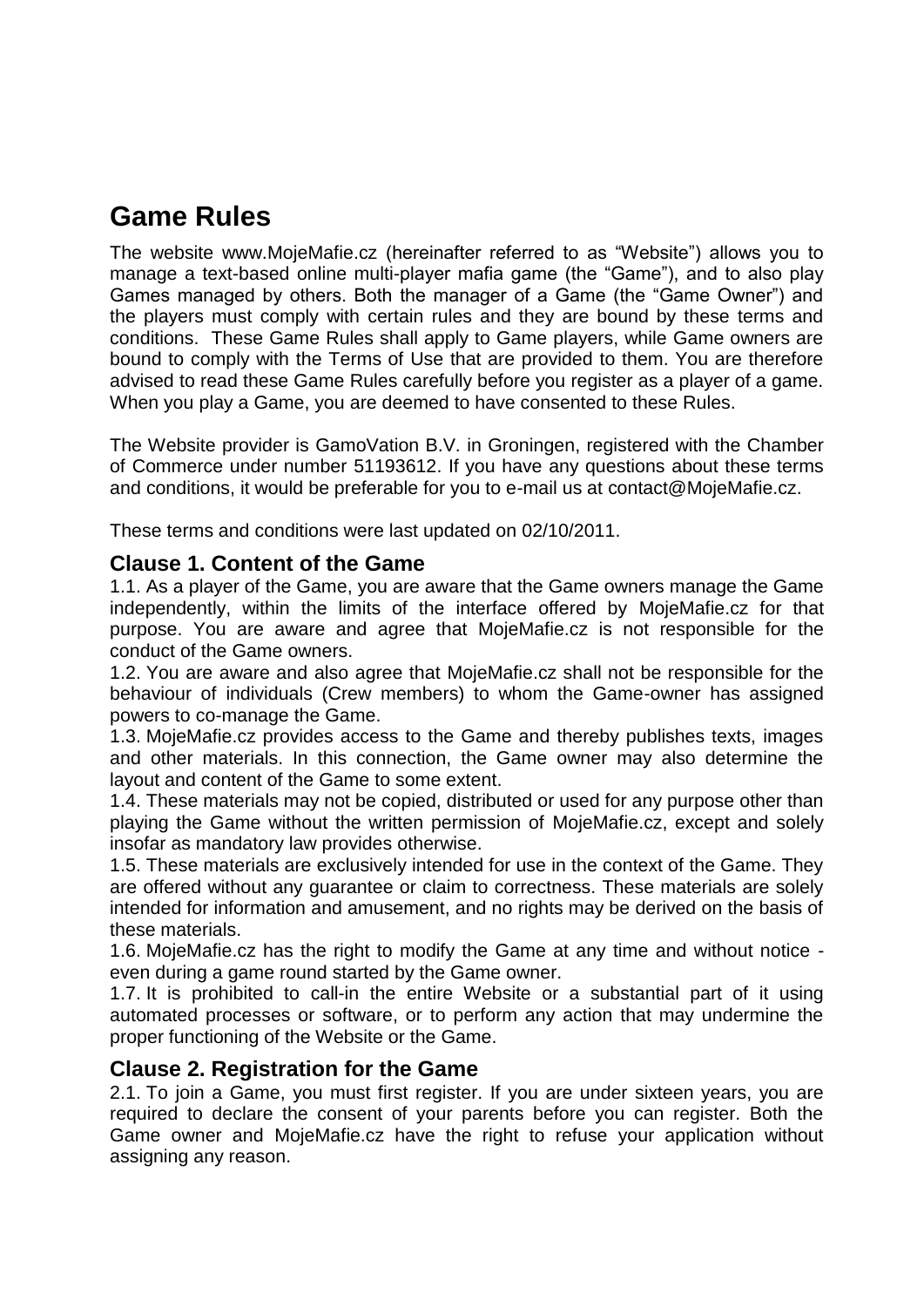2.2. If your application is accepted, you will obtain access to an account via a password.

2.3. You must keep your password secret. MojeMafie.cz is not responsible for misuse of the password and is entitled to assume that everything that is done from your account is done subject to your responsibility and risk. If you suspect that an unauthorised person has obtained access to the password, change your password as soon as possible and/or contact the Game owner or MojeMafie.cz as soon as possible. The latter will take appropriate action.

#### **Clause 3. Playing the Game**

3.1. You are bound to abide by these Game Rules and by the rules and/or conditions laid down by the Game owner or his Crew members.

3.2. It is prohibited to use tools such as scripts, bots or plug-ins that could give you an unfair advantage over other participants. It is also not permissible to bypass or to disable any security measure of the Game or the Website.

3.3. It is prohibited to misuse errors or imperfections in the Game or the Website. It is also prohibited to report or to share the same with others on public forums, without the permission of MojeMafie.cz. Any breach of this Clause will render you liable to pay an immediately payable penalty of Euros 1,000 per event, without prejudice to any compensation for damage that MojeMafie.cz or others may suffer as a result of the violation.

3.4. In case of a breach of these Game Rules, the Game owner has the right to impose a sanction.

3.5. Sanctions may - depending on the severity and frequency of violations – range from a warning to the seizure of Credits or other assets earned during the Game, to permanent exclusion from the Game and the Website. MojeMafie.cz can also report your (user)name on the Website together with details of the violation and the sanction imposed.

3.6. Game owners can also independently block users. They are themselves responsible for their conduct in this connection. In no case shall MojeMafie.cz bear responsibility for unjust sanctions imposed by Game owners. Game owners are bound to conduct themselves in a reasonable and responsible manner towards the players of the Game.

#### **Clause 4. Contributions placed on the Website**

4.1. MojeMafie.cz allows you to post messages for or to send messages to others through chat, messaging, forums and other resources, and to include information and images in your profile (hereinafter collectively referred to as "Contributions").

4.2. You may yourself decide (except as below) which Contributions you wish to publish, where, and when. MojeMafie.cz is, however, not liable to pay you any fee for the materials that you publish on this Website. You hereby grant MojeMafie.cz a nonexclusive licence to publish your Contributions on the Website in any manner. This also includes the right to change and/or edit Contributions. You relinquish all right to the mention of your name in case of publication on the Website. You hereby also declare that you have all the rights to distribute the materials, and indemnify MojeMafie.cz against the claims of third parties relating to material posted by you. 4.3. The Contributions may not: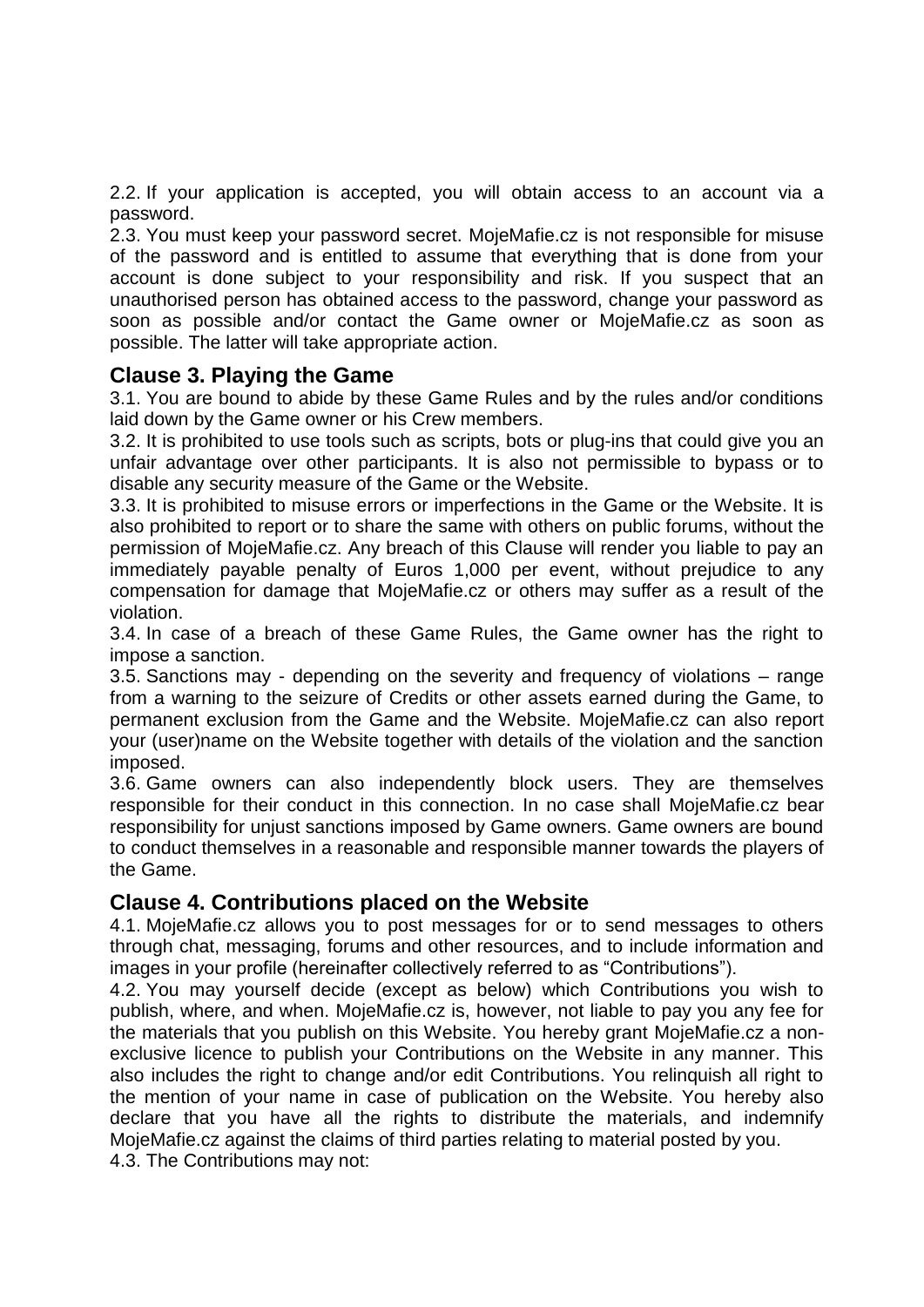- **Exercice** hyperlinks to external websites with malicious content (such as excessive pop-ups, viruses or spyware);
- contain threatening, false, insulting, offensive, pornographic, discriminatory or hateful information;
- contain pyramid schemes, chain letters, commercial, charitable or philanthropic messages;
- create the impression that you are an assistant or representative of MojeMafie.cz,
- **Example material that infringes on third-party rights, always including the** inclusion of images or links to the same without the consent of the entitled persons;
- **Example material that places a disproportionate burden on the systems of** MojeMafie.cz.

4.4. If MojeMafie.cz has a reasonable suspicion or realises that a Contribution is contrary to the above or against the law, then MojeMafie.cz has the right to unilaterally remove or block access to it. Moreover, MojeMafie.cz may impose a sanction. MojeMafie.cz is not bound to consult you in this connection.

4.5. You indemnify MojeMafie.cz against claims of third parties based on the standpoint that the materials submitted by you violate the law in any other manner.

4.6. In case of a serious suspicion of misuse of the Website or of the Game, MojeMafie.cz shall have the right to read your private messages in connection with the investigation of such misuse. MojeMafie.cz will keep all information that it finds in such private messages secret to the extent possible, and will not publish or use the same for any purpose other than in connection with measures against such misuse. MojeMafie.cz shall however have the right to hand over these private messages to investigation agencies or to use the same in connection with judicial proceedings relating to such misuse.

# **Clause 5. Forum Rules**

5.1. The Game owner and his Crew members are responsible for the Game forum. They are entitled to draw up their own rules relating to the use of the forum. These rules shall not, however, affect the other Terms of Use which Game owners are bound to respect, particularly in connection with the criminal or unlawful content of the messages, as per Clause 4.

5.2. If and insofar as the Game owner does not apply different forum rules, the following standard forum rules shall apply.

- a) It is not permissible to accuse others of wrongful conduct in your posts. This means that if you suspect someone of something, you should report this to one of the moderators or administrators. Your message should provide sufficient evidence; false accusations shall not be tolerated.
- b) The forum is intended for reference purposes, among other things. In order to ensure that such reference remains useful and well-organised, and to prevent annoyances, you should abide by the following:
	- **Before you open a topic, check whether your question or comment has already** been posted previously.
	- Always post a new topic in the appropriate section of the forum.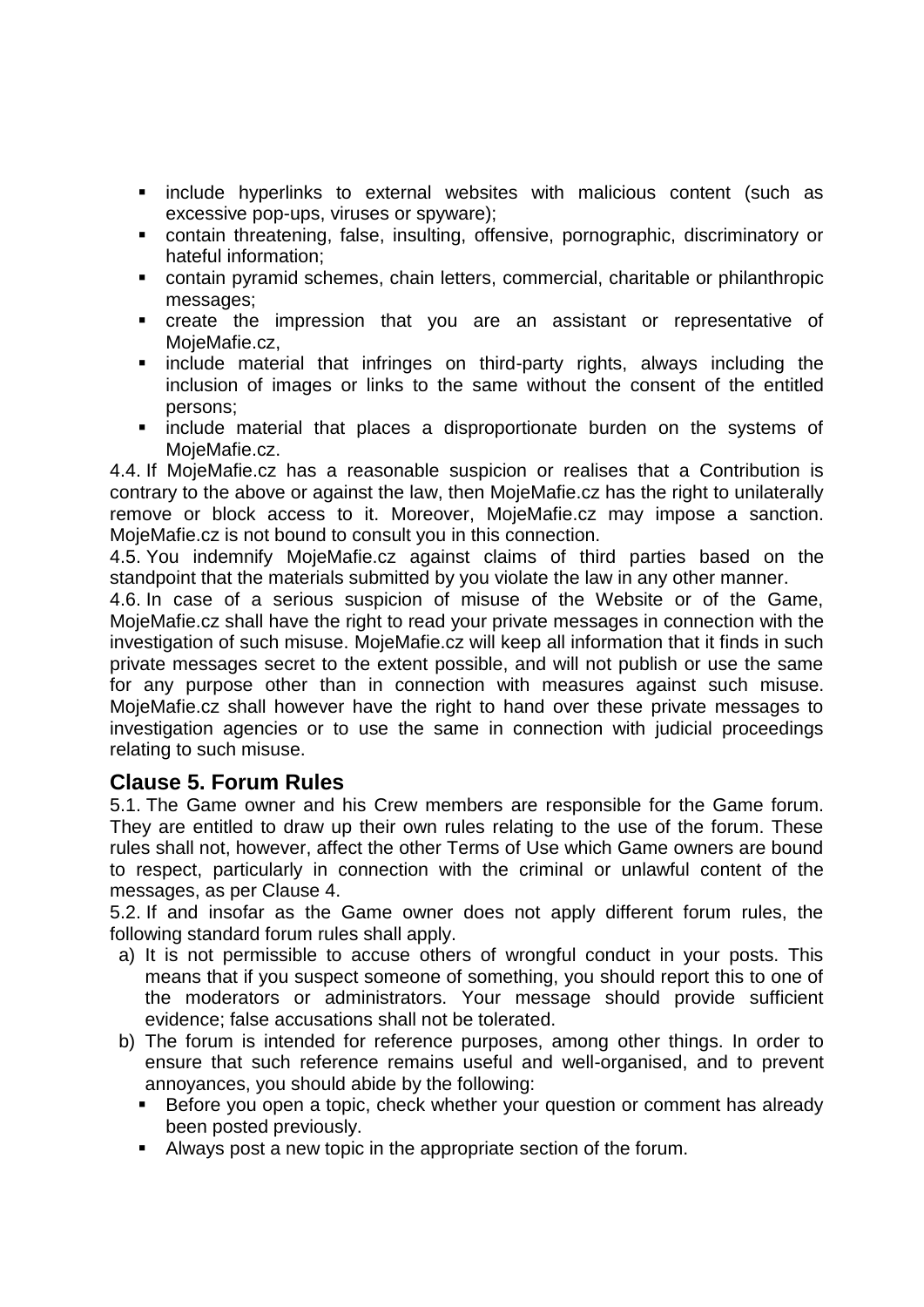- Do not feel bound to reply to each and every topic that comes along. Respond only if you actually intend to make a relevant contribution.
- c) Promoting other websites on the forum without consent shall be regarded as spam and may be punished with the deprivation of access to the Game and removal of the account.
- d) The forum is not intended to declare war on other members or their families.

#### **Clause 6. Purchasing Credits**

6.1. You may purchase Credits in your Game account using various payment systems. 6.2. Since Credits are to be used in the Game immediately after purchase, you have no right to terminate the purchase as per Section 7:46i of the Civil Code.

6.3. In case of problems when ordering Credits, you may contact the Game owner or otherwise contact Support at MojeMafie.cz via: contact@MojeMafie.cz or via the forum at www.MojeMafie.cz.. Always include certain details: the date and time, explanation of the problem, the telephone number used, etc.

6.4. All offers are without obligation, and the prices on the Website are subject to typing and programming errors. MojeMafie.cz has the right to change the prices at any time.

#### **Clause 7. Processing personal data**

7.1. MojeMafie.cz respects the privacy of all users of the Website and shall ensure that personal data are processed carefully and in accordance with the Personal Data Protection Act.

7.2. MojeMafie.cz will take every effort to protect your privacy to the extent possible, but you must realise that other interests such as for example, freedom of expression or detection of illegal activities may take priority over your right to privacy in certain cases.

7.3. While registering, MojeMafie.cz will request you to provide certain personal data, such as your name and a working email address. These personal data shall not be disclosed to third parties unless you authorise the same separately or such disclosure is necessary for your normal use of the Website. MojeMafie.cz may use the email address to send your messages over the Website and/or to manage the Games. Each message will provide you with the option to unsubscribe. MojeMafie.cz will request your explicit permission before sending other commercial e-mails.

7.4. MojeMafie.cz contains general visit data, among other things, to detect cheating and misuse. This includes information such as the IP address of the computer that requests a page on the Website, the user name if any, the time of request, and the visitor data that the browser sends.

7.5. MojeMafie.cz uses cookies. A cookie is a small file sent along with pages of this Website, to enable the combination of various Website page requests and the analysis of user behaviour. You may reject cookies as above, although this may limit the functionality and ease of use of the Website.

7.6. You have the right to inspect, correct and delete data relating to you. In this connection, please contact MojeMafie.cz via the above address.

7.7. If a Contribution violates your privacy, it will usually be rendered anonymous in the first instance. MojeMafie.cz is not bound to remove Contributions from the Website unless you have a special and compelling reason to require this.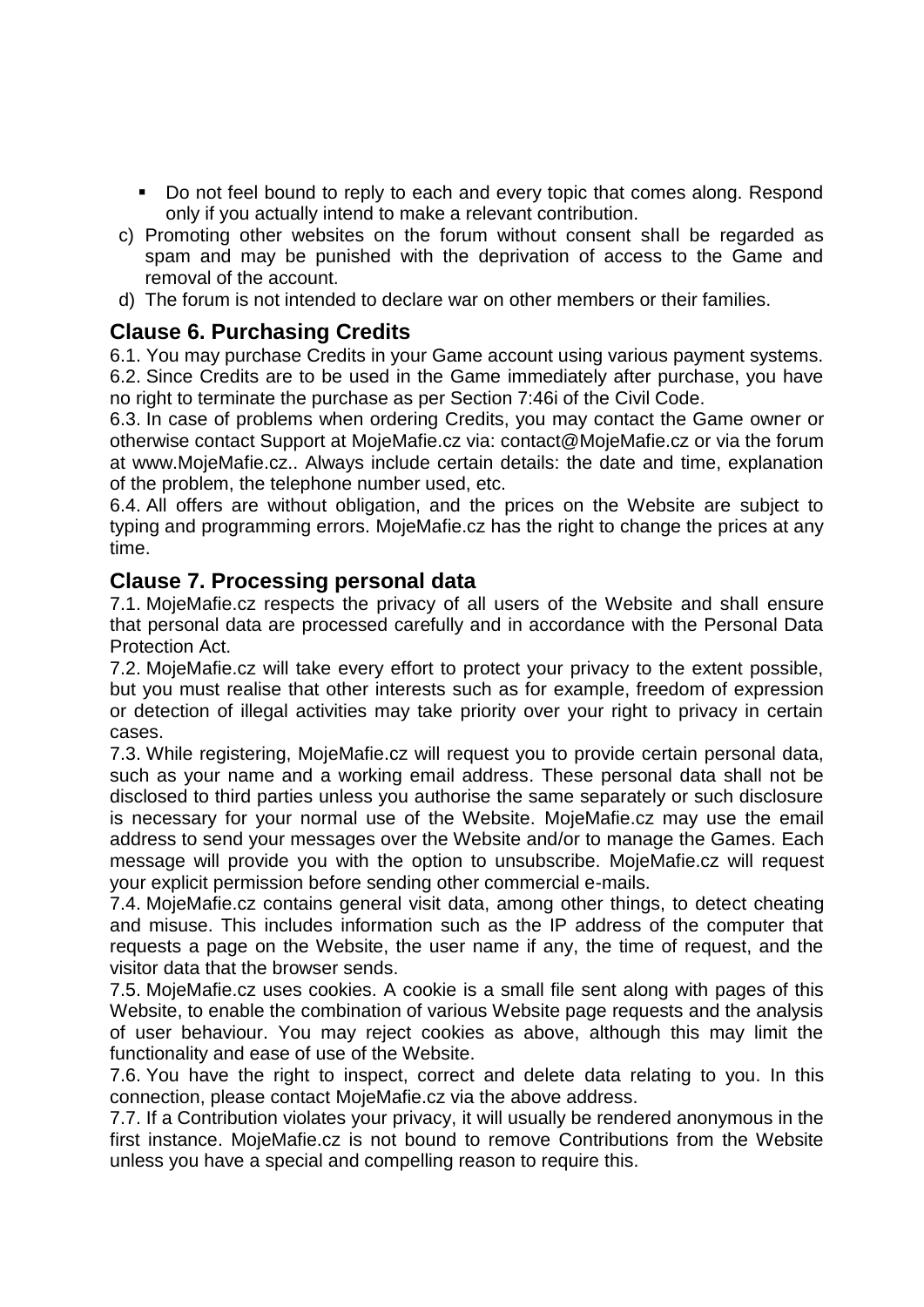7.8. MojeMafie.cz utilises third-party payment services when you buy Credits. MojeMafie.cz has no control over the privacy policies of such third parties. Consult the privacy policy statement of such payment services.

### **Clause 8. Maintenance and Faults**

8.1. MojeMafie.cz and the Game owners have the right to temporarily shut down the Website or parts of it for maintaining, upgrading or improving the Website, its software or other facilities. As far as possible, MojeMafie.cz shall try to implement such shutdowns outside office hours and to notify you in time concerning planned shutdowns. MojeMafie.cz is however never bound to pay damage compensation for such shutdowns.

8.2. MojeMafie.cz has the right to modify the Website, the Game and the software used for the same from time to time in order to improve the functionality and to repair faults. If a modification results in a significant change in the functionality, MojeMafie.cz will try to inform you concerning the same. Since this Website and the Game is used by several participants, it is not possible to abandon a certain modification just for your benefit. MojeMafie.cz is not liable to pay any compensation for any damage arising due to such modification.

8.3. In case of force majeure, such as for example, faults in the telecommunication infrastructure or deficiencies in the performance of the payment provider, whereby MojeMafie.cz cannot reasonably be expected to implement this agreement due to the action of an external cause, the performance of this agreement may be suspended or this Agreement shall be terminated, all without any obligation to pay damage compensation.

8.4. MojeMafie.cz will take every effort to reply to questions adequately and within a reasonable time. MojeMafie.cz can however not vouch for the accuracy and/or completeness of the responses.

# **Clause 9. Liability**

9.1. The liability of MojeMafie.cz for direct damages suffered by you, on any grounds whatsoever, shall be limited per event (a connected series of events shall be regarded as one single event) to the amount that the user has paid for the Game, subject to a maximum of 500 Euros (excluding VAT).

9.2. Neither MojeMafie.cz nor any of its assistants shall be liable for any indirect damages that you or others may suffer, including consequential damages, loss of revenue and profits, loss of data and economic loss.

9.3. You indemnify MojeMafie.cz for all claims of third parties, on any grounds whatsoever, in respect of compensation for damages, costs or interest, relating to this agreement.

9.4. The preceding paragraphs of this Clause shall not apply if and insofar as the relevant damage was caused by wilful misconduct or gross negligence on the part of MojeMafie.cz.

9.5. A pre-condition for the creation of any right to damage compensation is always that you should notify MojeMafie.cz concerning such damage as soon as possible after it occurs, in writing.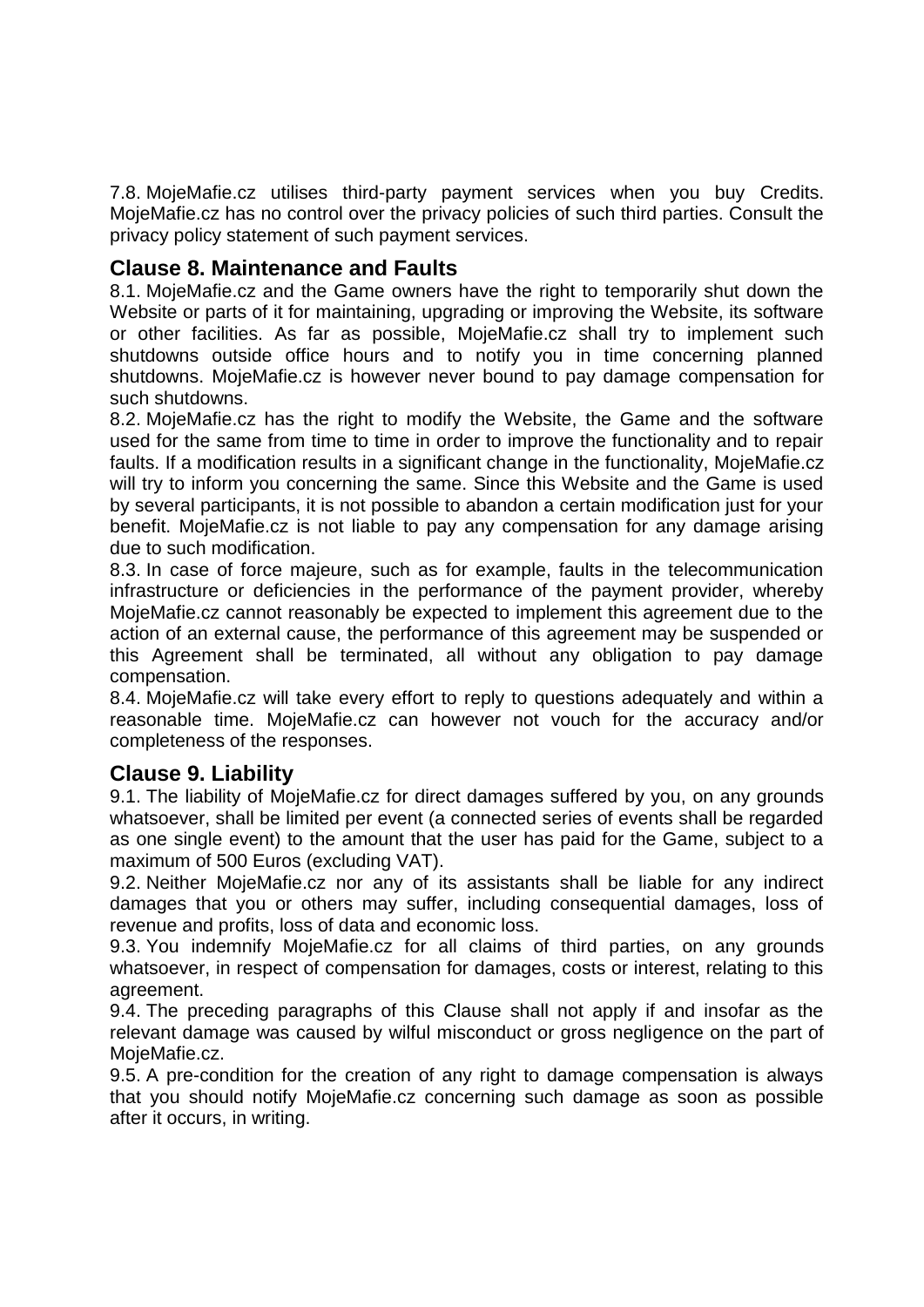# **Clause 10. Duration, extension and termination of the agreement**

10.1. The parties have entered into this Agreement for an indefinite period. You may terminate the agreement at any time, without observing a termination notice period. In case of termination in connection with a sanction, MojeMafie.cz may terminate the agreement with immediate effect.

10.2. After termination, you may no longer use the Website and the Game. Your account will be cancelled and all Credits and the items relating to the account will be removed. MojeMafie.cz may remove your Contributions, but is not bound to do so.

10.3. In case of termination, the following obligations shall continue as long as MojeMafie.cz can reasonably demand the continuation of the same: the licence under Clause 4 and the provisions concerning liability under Clause 9.

10.4. MojeMafie.cz has the right to suspend its obligations towards you if there is a suspicion that you are in breach of the contract in any manner whatsoever, without MojeMafie.cz being bound to pay any damage compensation.

# **Clause 11. Modifications to the agreement**

11.1. MojeMafie.cz has the right to modify these terms and conditions or to add new conditions to the same. These modifications or additions shall take effect fifteen days after publication of the same on the Website. Amendments to Clauses 3 and 4 shall come into force at the next round of the Game. Minor changes shall always come into force with immediate effect.

11.2. If you do not wish to accept an amended or supplemented condition, you must terminate the contract before, or as soon as possible after, the change or addition takes effect. You may no longer use the Website. By using the Website after the same comes into effect, you notify your acceptance of the amended or supplemented condition(s).

11.3. None of the conditions or exceptions proposed by you shall be part of this agreement, unless agreed in writing between you and MojeMafie.cz.

11.4. MojeMafie.cz shall have the right to assign this Agreement and all its rights and obligations arising under the same, to a third party that takes over the Website.

11.5. Information and notices on the Website are subject to programming and typing errors. In the event of any inconsistency between the website and this agreement, this agreement shall prevail.

# **Clause 12. Final Provisions**

12.1. The present agreement is subject to the law of The Netherlands.

12.2. Insofar as mandatory law does not stipulate otherwise, all disputes that may arise under this agreement shall be laid before the competent court in The Netherlands.

12.3. If any of these terms and conditions is found to be invalid, this will not affect the validity of the agreement as a whole. The parties will in that case, replace such provision(s) with (a) new provision(s) that reflect(s) the intention of the original provision(s) to the extent possible.

12.4. For the purposes of these terms and conditions, "in writing" shall also include email, provided the identity and integrity of the e-mail is sufficiently proven.

12.5. In case of electronic communication with the MojeMafie.cz, the version of that message that is received or stored by MojeMafie.cz shall be the authentic version, unless you can prove that this version is not authentic.